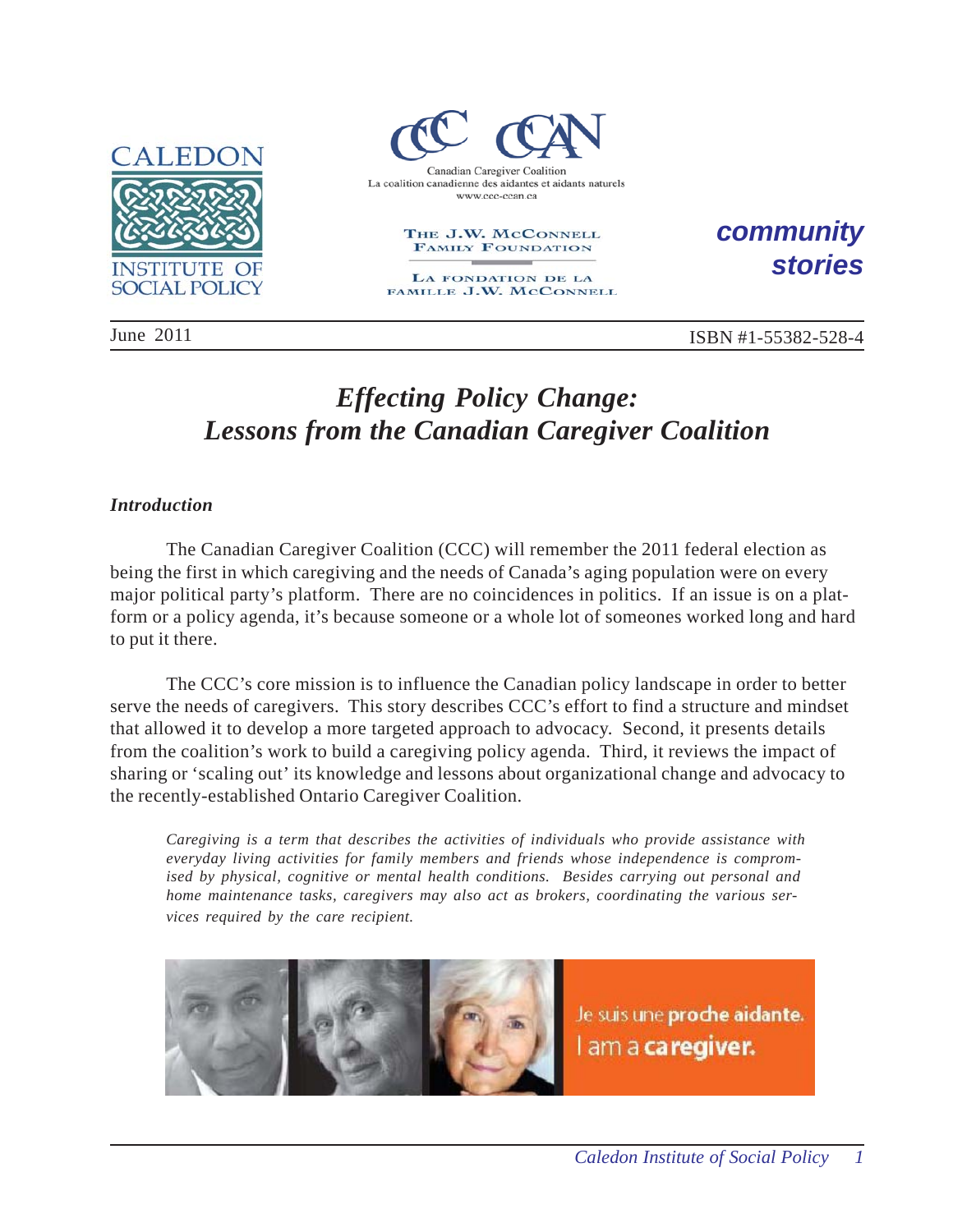#### *Time for a change*

Human enterprises undergo stages of birth, maturation, decline and, if conditions are right, renewal. Five years ago, CCC was uncertain of its role and future. Formed in 1999 to advance a caregiving agenda across Canada, CCC's original purpose was to join with caregivers, service providers, policy makers and other stakeholders to identify and respond to the needs of caregivers. Initially, members included researchers, government officials, professionals and organizations with interest in and commitment to caregivers. Through a secretariat, they supported and encouraged research and education activities, undertaking policy work as their time and resources permitted. Funding from Pfizer Canada covered CCC's development costs over the first five years of its operation. The J.W. McConnell Family Foundation also contributed funding in support of specific activities.

Faye Porter was the founding President of CCC and Vice-President National Programs at VON Canada. Says Faye: "As CCC grew into a voice for caregivers, the Board realized that they wanted to hear more clearly the voices of family members who provide care. Board members felt that by becoming a consumer-led group, they would both broaden the CCC's appeal and more firmly root our policy messages in people's every day caregiving experiences."

Accordingly, CCC's membership underwent a shift in the mid-2000s. But it was soon recognized that individual caregivers did not have the time or resources to sustain an advocacy organization. Subsequent CCC Presidents Lorna Hillman, (interim President) Esther Roberts and Palmier Stevenson-Young worked to maintain the coalition's membership and funding structure but, by 2006, members realized that the organization needed to review its operations.

'Virtual,' 'un-organizational' and community of practice models had begun to be adopted across the not-for-profit sector in the early 2000s. Noted for their lack of formal structure and a focus on intent, their foundation is the trust that builds from relationships [Jurbala and Bird 2010].

By January 2007, it had become clear that a CCC renewal was both possible and desirable. The continued interest of four organizations – VON Canada, René Cassin CLSC, Comcare Health Services and the Canadian Home Care Association (CHCA) – and the McConnell Foundation's continued commitment to CCC's work were two important ingredients in the organization's restructuring.

Board member organizations re-committed to building pan-Canadian partnerships with caregivers and government representatives, advancing a grass roots approach, and informing policy development and direction. They signalled their readiness to support a modified CCC by detailing the specific inputs and expertise they could provide. CCC held an executive meeting to develop a detailed sustainability strategy and, by the fall of that year, a new structure had been sketched out. In early 2008, CCC began operating with four signatory partners. Nadine Henningsen from the CHCA assumed the CCC President's role.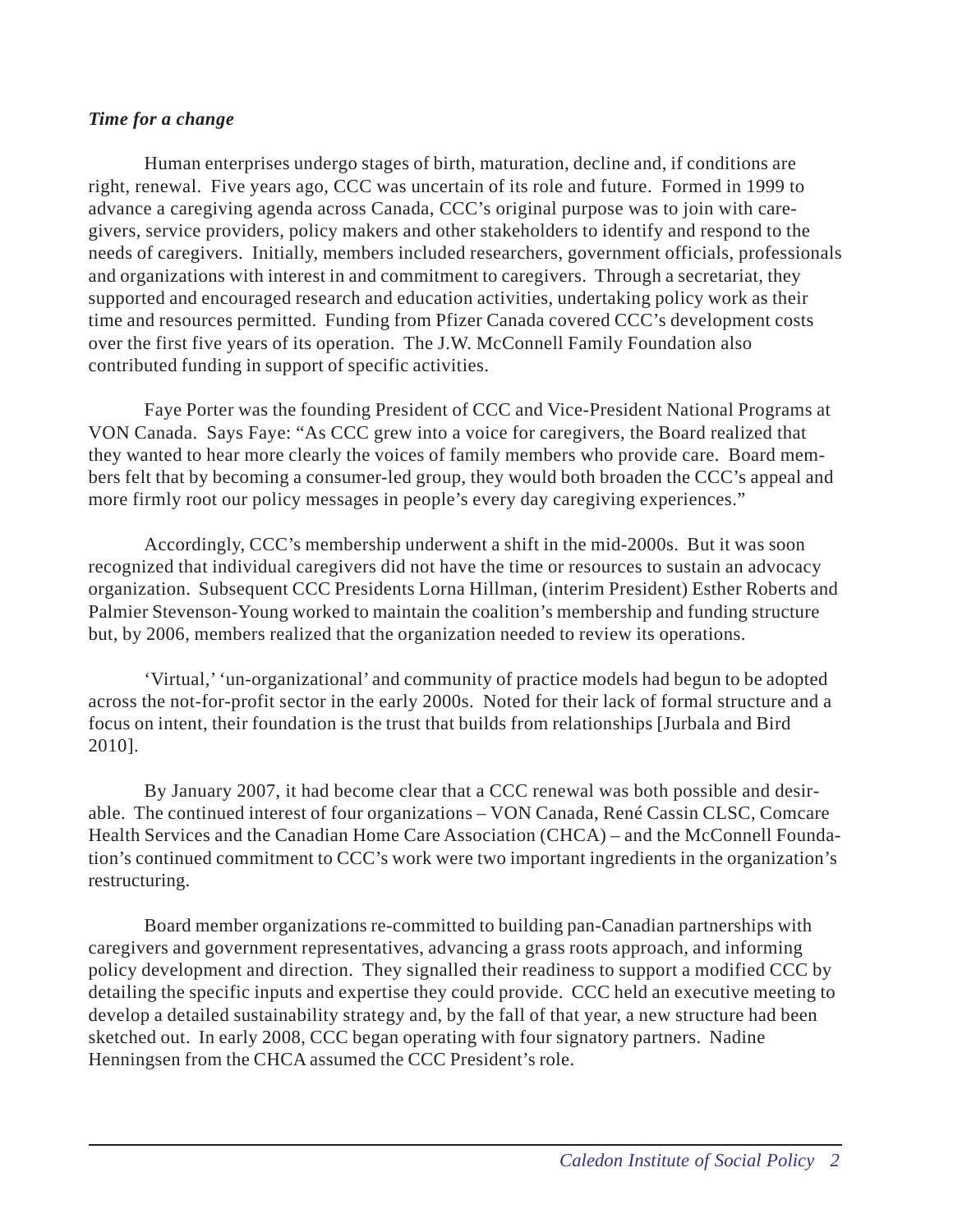In June 2008, CCC and the McConnell Foundation co-hosted a workshop entitled "Social Innovation and Family Caregiving in Canada: The Need for System Transformation and Putting Caregivers First." Key topics included the transformative possibilities of social innovation, the use of Strategic Inquiry, network development and the need for more refined systems change action strategies. The ideas and conversations generated by this event greatly challenged, inspired and energized the 20 participants from across the country.

| <b>CCC Signatory Organization</b>                 | Representative                                                                | <b>Operational role</b>                                                             |
|---------------------------------------------------|-------------------------------------------------------------------------------|-------------------------------------------------------------------------------------|
| Canadian Home Care Association                    | Nadine Henningsen,<br><b>Executive Director</b>                               | CCC President,<br>Communications<br>and Media Relations (Support<br>Secretariat)    |
| CSSS Cavendish – Installation<br>CLSC René-Cassin | Lucy Barylak, Coordinator                                                     | Research/Partnership and<br>Community Relations (for<br>Québec)                     |
| Revera Inc.*                                      | Janet Ko, Senior Vice-<br>President, Communications<br>and Public Affairs     | Partnership and Community<br>Relations                                              |
| Saint Elizabeth Home Care**                       | Joan Lesmond, Executive<br>Director, Community<br>Engagement                  | Research                                                                            |
| VON Canada                                        | Bonnie Schroeder, Director,<br>Caregiving Practice, Quality,<br>and Risk Team | Partnerships and Community<br>Relations (supports Financial<br>and Legal Relations) |
|                                                   | Marg McAlister                                                                | <b>Contract Support</b>                                                             |

\* Revera Inc. purchased Comcare Health Services in 2011 and assumed its CCC signatory role.

\*\* Saint Elizabeth became a signatory partner in 2010.

CCC's newer approach was built on the strong relationships it had developed among caregiving organizations across the country in its early years of operation. This foundational work, along with the close contact and issues familiarity that grew from its caregiver-focused period, had built CCC's capacity and reputation as a clear voice for the issue of caregiving. At the same time, VON Canada partner Bonnie Schroeder reflects: "We recognize that we are *a* voice and have become more of a touchstone for the *many* voices of caregivers among our partners."

CCC's partners now include 42 professional caregiving agencies, caregiver support groups, national stakeholder organizations and researchers. Partners generally fit four categor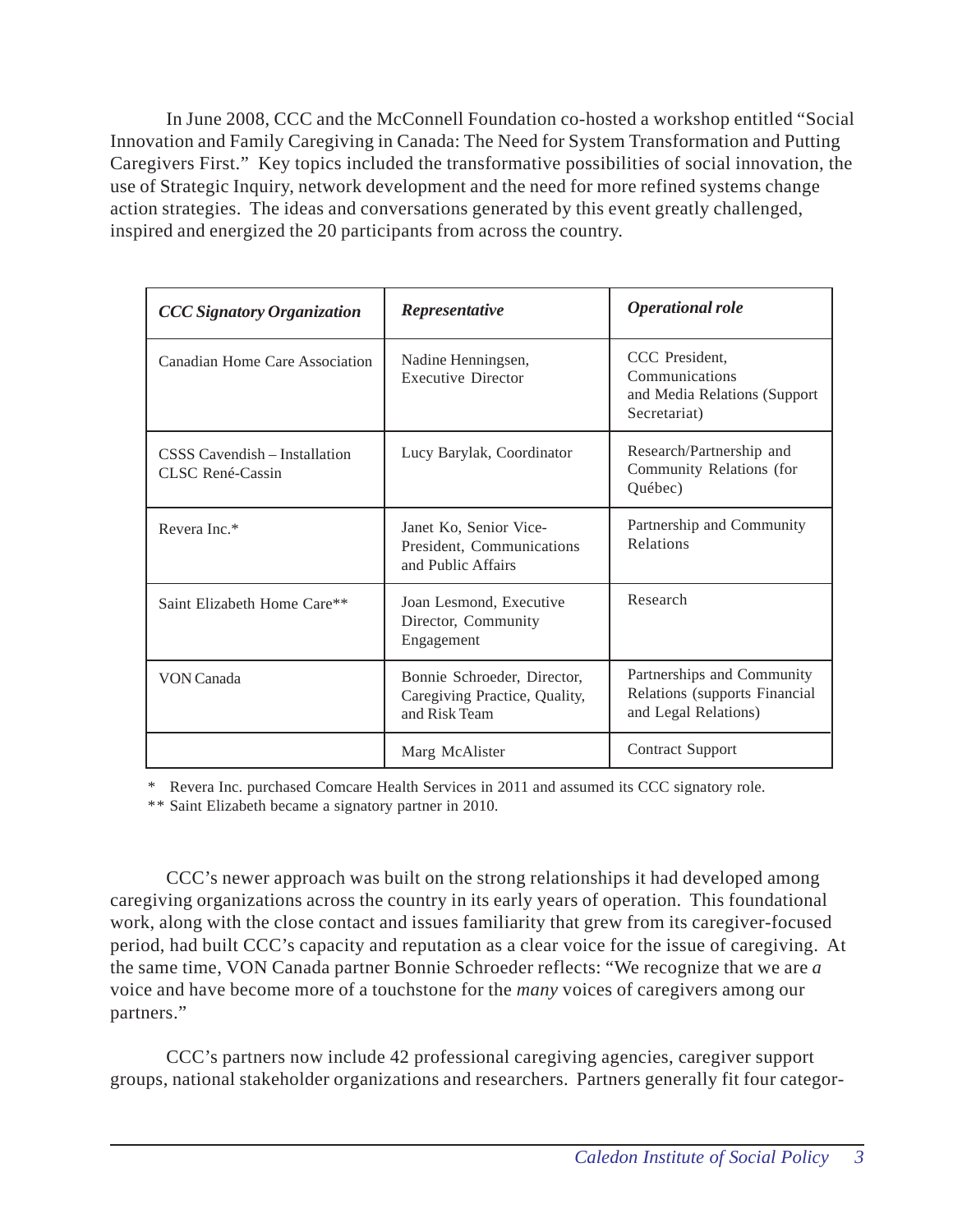ies of involvement, from interested to engaged, active and signatory. In regard to policy work, signatory partners take a shared approach in which any group may initiate action. Instead of trying to get all partners to agree to a standard position, messages are structured in a way that allows partners to promote those elements that resonate with their constituents while supporting the overall goal of increasing the recognition of caregiver issues.

Rather than coalescing around an organizational structure as the vehicle that will carry policy initiatives, CCC's leadership now speaks of the passion for the work that is both the glue that bonds the coalition together and its driving force for change.

# *Stategic inquiry*

The McConnell Foundation identified a focus on caregiving and respite issues in the late 1990s. After CCC's re-organization in 2007, McConnell agreed to support the coalition's work, in particular connecting CCC signatory partners with experts in the art of policy development, advocacy and social change. Through a rich partnership with consultant Sean Moore and inspiration provided by PLAN Institute Advisor Al Etmanski, CCC learned many important lessons about the blend of skill, persistence and serendipity that turns policy proposals into political reality.

Now a fellow with the Social Innovation Generation initiative (SiG),<sup>1</sup> Sean Moore was a partner and public policy advisor at Gowling Lafleur Henderson LLP until late 2007. Applying techniques honed by approaching government on behalf of business clients, Sean developed a model for Strategic Inquiry (SI) that supports public policy advocacy. He currently helps groups sharpen the listening and writing skills they need to get their policy asks right. Says Sean: "SI teaches people to ask for what they can get instead of what they want."

Strategic Inquiry is an on-going process of engagement and exploration with government decision-makers and advisors that aims to achieve an organization's long- and short-term public policy and political goals. It is used to conceptualize an issue in a broad context, understand the motivation of government and learn its language.

SI is premised on the belief that the most important phase of any public-policy advocacy effort is usually the determination of an ask to be presented to government that both meets the advocacy organization's objective *and* adequately takes into account the political and publicpolicy environment in which the advocacy is taking place. The insights and strategic intelligence that are gained in constructing the ask also help inform other key elements of one's advocacy strategy and plan. These include timing considerations, identifying key advocacy targets, linking with collaborators and potential coalition partners and selecting which of many tactical options are most relevant [Moore 2011].2

Neither mysterious nor manipulative, SI is about putting the asker into a government mindset. By understanding politicians' and bureaucrats' top-of-mind issues, pressures, likely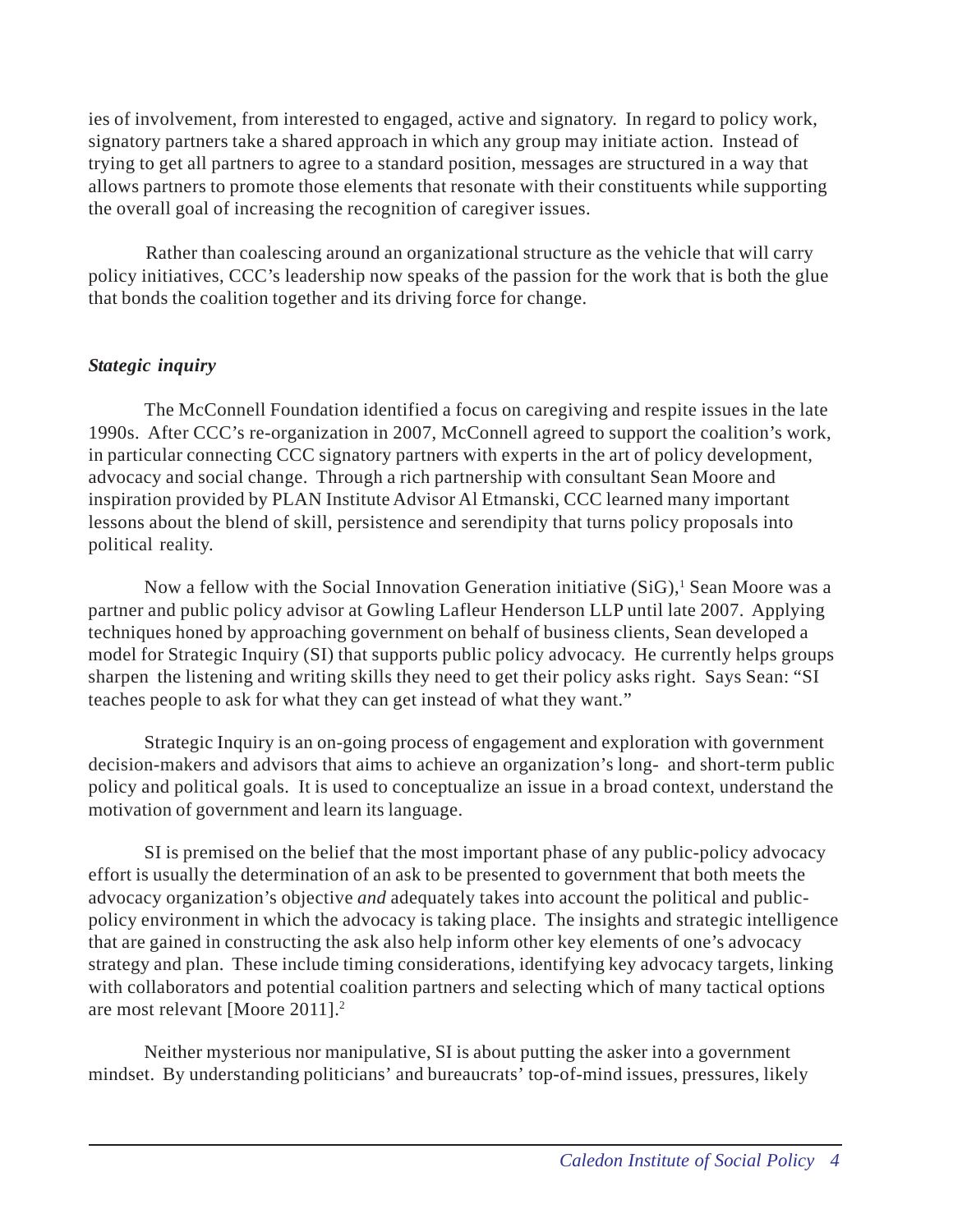policy developments and the players involved, the inquirer is able to shape the needs of their audience into messages that government can 'hear.'

Says Sean: "In Canada, government people like to deal with the principal members of an organization, not an advisor or 'hired gun' lobbyist. I begin by imbuing an understanding of why SI is done and then I teach groups how to use the information it generates in their planning."3

The Coalition identified an overall goal for its Advocacy Initiative. It would: "... have announcements made by the federal and provincial governments of specific changes in public policy that manifest support and acknowledgement of family caregivers."

With Sean's help, the CCC signatory partners put together a proposal for designing and implementing an advocacy strategy and plan. Marg McAlister, principal of MMC Consulting,

## *Lessons from a Strategic Inquiry advisor*

*How the work gets done:* SI takes a great deal of time, thought and effort. Sean has found that organizations which try to do the work as time permits, or that hire an outside person to do the work in a project-like manner, are less successful in getting their policy messages heard. To be done well, advocacy must be incorporated into the everyday activities of a core team of people who are tasked with the work.

SI gives people an overall sense of an issue, so requires the gathering of a great deal of relevant information. This includes identifying a wide circle of key players, developing an understanding of government's decision-making process and where an issue fits within that process, and determining whether the issue is on a slow or fast timetable.

*Not a one-time exercise:* SI is a process that improves with repeated use. Ideally, organizations should establish a regular cycle of inquiry, message distillation and position paper submission at appropriate points in governments' budget cycles. Says Sean: "Things change continuously in government, so a regular sounding of politicians, bureaucrats and other stakeholders ensures a consistent ability to influence policy direction. Building this work in with an organization's other advocacy tasks is ideal."

*Messaging:* Do not cast your ask of government in concrete until you do your Strategic Inquiry – you

might find out that it's really wrong and that there are lots of other things you should be asking for.

*SI decision-making lesson:* In order to make many of the highly responsive political decisions that go into an advocacy strategy, organizations need to develop a small group of key decision-makers who have the authority to make quick decisions. This group should be tasked with thinking through the SI details and drilling down to key choices.

*Dealing with perceived government inaction:* Organizations should consider carefully before releasing the 'hounds of irritation.' It can be like asking someone to do you a favour, then criticizing them for not helping you. Yes, it can take government a long time to move on an issue – but are you really sure of what they're saying 'no' to?

*Don't get mad:* Instead of expending energy trying to make a government look bad, try these approaches: 1) Get good at aggressive opportunism. If a politician or bureaucrat is saying anything remotely close your issue, immediately give them credit or profile for it. 2) Anytime there's a news story that's a tragic or awful story which is the result of the absence of your perceived solution, be ruthless about going out and talking about it. Letters to the editor can get great media pick-up.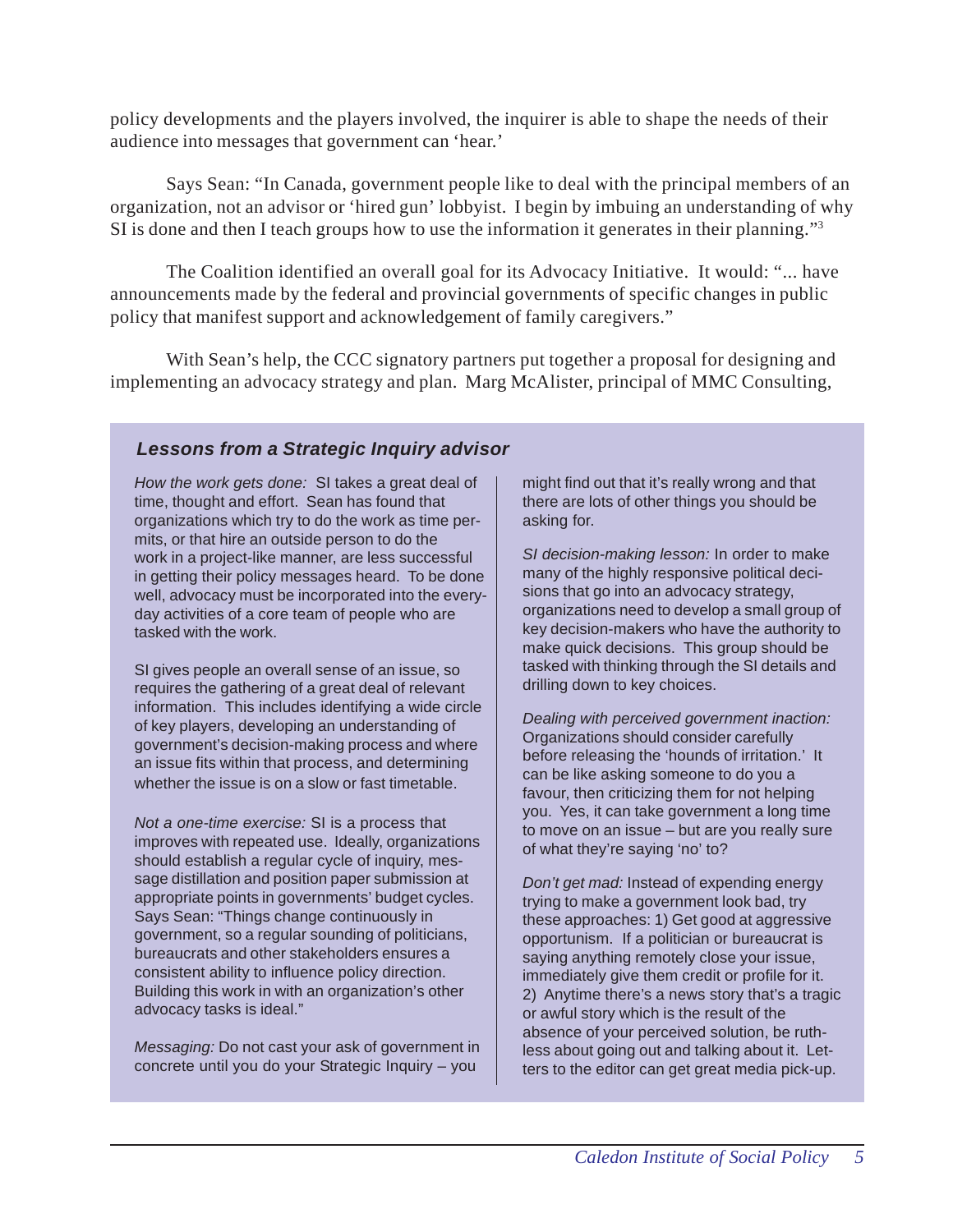was hired to steer CCC's Advocacy Initiative. Her background in acute and home care nursing, her tenure as COO of Comcare Health Services (a pan-Canadian home care agency) and her experience as a consultant working on policy, project management, communications and strategic planning made her the ideal candidate for the position.

In early 2008, Marg – with support from Sean – guided the first round of Strategic Inquiry and subsequent analysis. SI includes the development of a briefing note – a one- or two-page time-saving device that lays out what is happening in regard to the issue from a wide lens policy perspective, the associated challenges and problems, options and questions. Such a note is followed by discussions with key people in a variety of government offices and other stakeholders outside of government. In CCC's case, this process helped inform the development of a preliminary advocacy strategy and plan – all in preparation for the 2008 federal Budget. Says Sean: "The steep learning curve and short time frame made this an overly ambitious but highly instructive exercise."

#### *Strategic Inquiry successes*

The CCC's new structure proved its mettle during the first round of Strategic Inquiry, allowing for rapid but comprehensive review of SI findings and timely forging of consensus on the specific asks to be made of the federal government. Though no mention was made of caregiving in the 2008 Budget, the experience generated the desired high-level conversations among federal department contacts and helped confirm CCC's new advocacy course. There was also an encouraging phone call from the Prime Minister's Office that the materials submitted had provided much food for thought, and a reference to caregiving in the November 2008 Throne Speech.

Many little and big tasks go into building an effective advocacy strategy. Groups must develop a facility with crafting succinct briefing notes and letters in advance of SI meetings that include relevant facts and options for action. Conducting telephone and in-person interviews requires both confidence and the ability to identify and follow leads that may not fit the original meeting script and briefing note. Building a strategic plan involves developing short- , mediumand long term objectives, an overall strategic approach, key messages from interviewees, strategic considerations, possible asks (and arriving at one or two key ones) and specific tactics.

The 2009 Budget cycle saw CCC undertaking a second round of SI and building upon its previous experience to engage a different and more diverse group of politicians and bureaucrats. The first SI sessions had taught CCC that several government departments were working on various pieces of the caregiving agenda; a thorough understanding of each department's goals and objectives was needed to craft a comprehensive message. CCC now had the relationships and process expertise it required to undertake successive rounds of Strategic Inquiry at the federal level.

Says Nadine Henningsen: "The relationship among CCC's signatory partners is remarkable in that we are able to move very quickly from concept to concrete action. Our ability to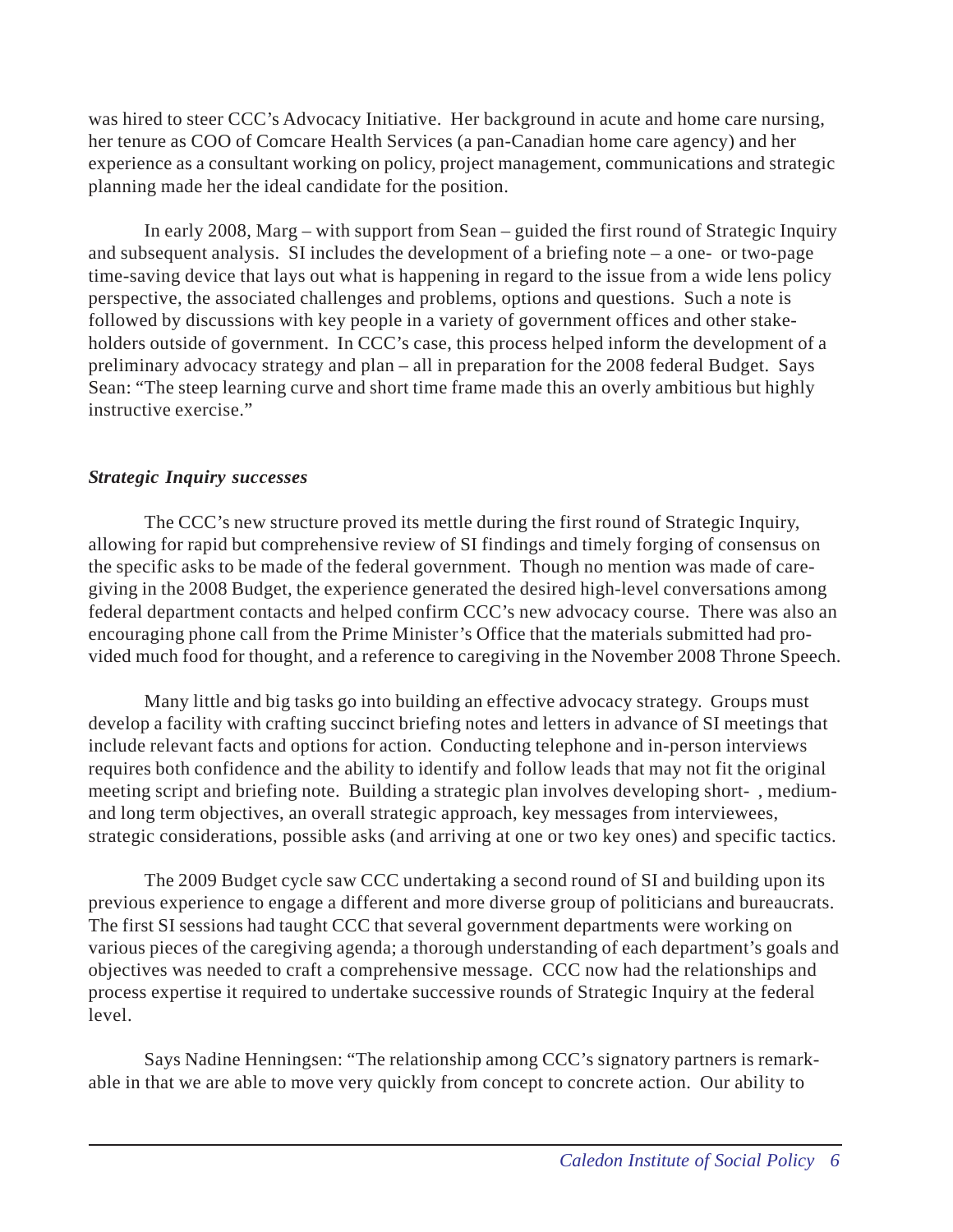provide one another with input and ideas at a moment's notice has resulted in many successes, and each one fuels the next. We respect one another's autonomy and expertise, and the combined energy of the group has benefited both our individual organizations and the shared advocacy work."

The Advocacy Initiative involved doing many things differently. Says signatory partner Lucy Barylak: "We have learned to keep our core message – "A Canada that recognizes and respects the integral role of family caregivers in society" – front and centre. We also learned to apply a different set of ideas about leadership to our advocacy work. CCC's shift to a virtual structure had changed 'control and command' thinking to a newer, shared model of leadership. Sometimes organizations have to fight the urge to be the central, go-to group on a particular issue, but we are recognizing that that is not a sustainable position. Advocacy requires the ability to let go on occasion and allow others to move the agenda. At other times, the agency leading a particular process must take charge – all depending on partner needs and what appears to be the clearest route forward."

Besides learning to work together differently as coalition partners, the CCC learned a great deal about the relationship between bureaucratic and political sides of the policy table. Both groups have to align – the metaphor of planets spinning in different orbits is appropriate – for desired policy shifts to come about.

Says Marg McAlister: "We have learned to work both sides of the policy equation. Strategic Inquiry taught us how to have intense conversations. By asking the right questions, you get a wealth of information. You also find out just how much pressure politicians are under, how many complex issues they have to deal with. I've learned to keep uppermost that politicians and bureaucrats went into their line of work to make the world better. Acquiring the language of legislation and framing memos to Cabinet that are quickly and easily assimilated into existing areas of knowledge is part of my job. It comes down to serving the person better so they can do the job you need them to do."

A landmark development resulted from CCC's persistent efforts between 2008 and 2009 to engage the Liberal Party of Canada's various platform committees in discussions around caregiving. That party's eventual commitment to the issue – spread out over two leadership changes – influenced the other national political parties to do likewise.

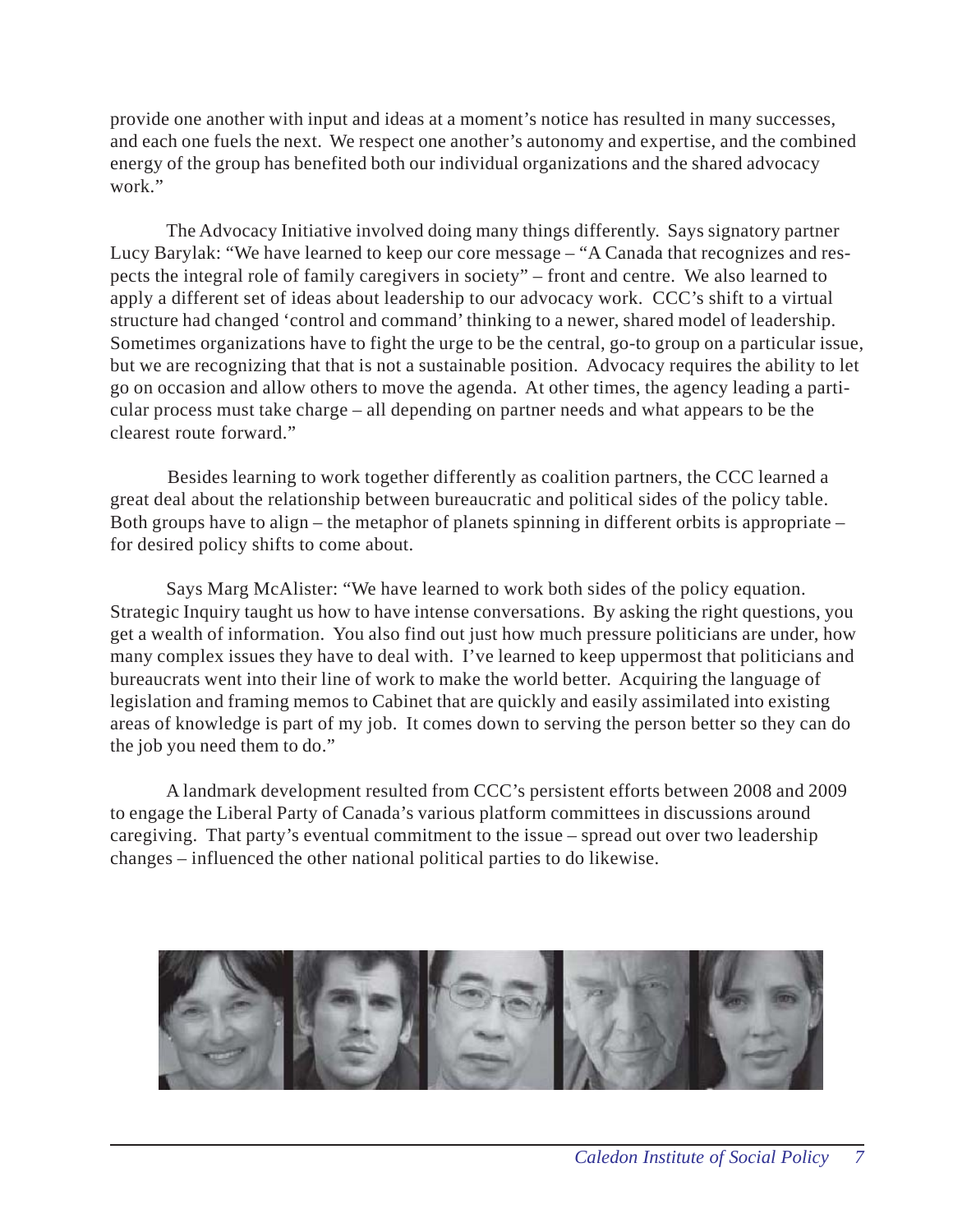## *A sampling of CCC messaging*

*Early days – 2002: CCC recommends that the federal government:* 

- Focus on caregivers as integral partners in care
- Ensure genuine choice for caregivers
- Provide a comprehensive package of services to people needing home and community care.

*Post-2007 re-organization* **–** *2007-08:* CCC asked – and continued to ask – that the government create an Expert Advisory Panel to signal serious intent on the issue of caregiving.

*August 2008:* CCC recommends that the federal government commit to the implementation of fiscal measures to support family caregivers. It further recommends that these fiscal measures should be identified and evaluated by a panel of experts.

*December 2009:* CCC offers short- and longer-term recommendations in order that the federal government demonstrate both responsiveness to today's need, and awareness of the complexity and multiple dimensions of support required to appropriately address family caregiving within Canadian Society.

*August 2010:* "Caring for the Family Caregiver" submission recommends that the federal government introduce the following measures to support family caregivers:

- 1. announce a National Caregiver Strategy as the basis for a dialogue with the provinces and territories regarding coordinated measures that focus on family caregivers and can be readily implemented
- 2. enhance current financial tax credits so that more caregivers can benefit
- 3. modify the Canada Pension Plan so that those with reduced income as a result of family caregiving are protected
- 4. support cross-country consultations to enhance the General Social Survey Cycle which is dedicated to family caregiving.

*May 2011 federal election:* CCC offered the parties three major policy recommendations to consider:

#### *Recommendation 1: Announce the Establishment of a Canadian Caregiver Strategy*

The Federal government must take a leadership role in setting the values to which federal, provincial, and territorial government collaboration can begin in order to further develop the core elements described in the CCC Caregiver Strategy (see above) and address the challenges facing family caregivers.

#### *Recommendation 2: Enhance Current Tax Credits*

The credits could be enriched in two ways:

- · Increasing the amount of both credits which would help caregivers with more of the costs they incur.
- · Modifying the caregiver credit to phase out more gradually with the dependant's income which would assist more caregivers. Making the caregiver credit refundable, as Quebec has done, which would extend support to lower-income caregivers.

#### *Recommendation 3: Support Financial Security through Modifications to the CPP*

The Canada Pension Plan could be enhanced in the following ways:

- Apply CPP dropout to individuals who have left work in order to provide care of adult family members
- Institute government pension contributions on the hours of work provided by family caregivers effectively ascribing a value to caregiving
- · Create a caregiver-specific pension which would operate like an income supplement.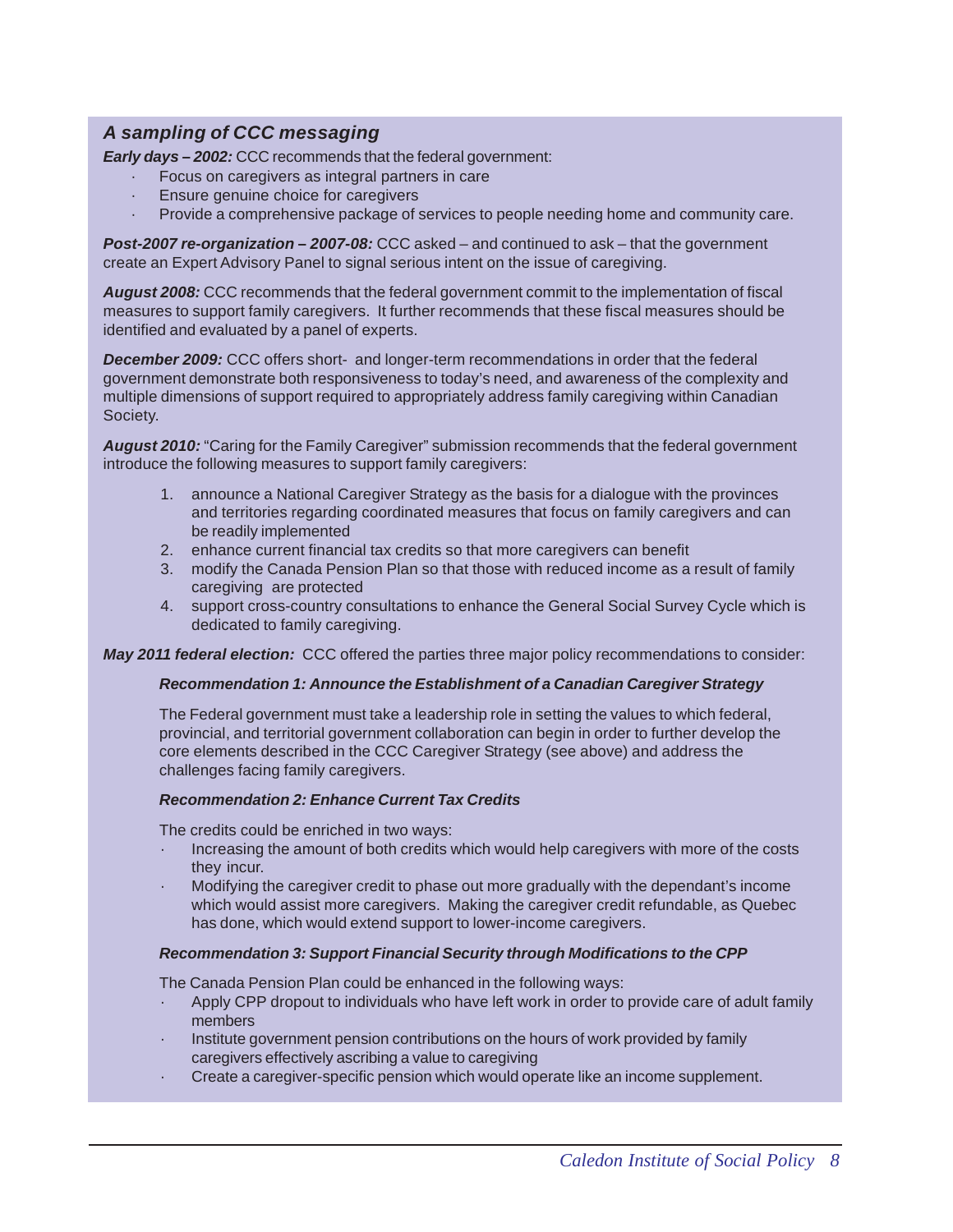CCC's work in advocacy has also led to discussions with organizations that have similar policy concerns – e.g., health groups and child poverty reduction initiatives. These are resulting in synergies and partnership possibilities where none had previously existed.

CCC's message continues to evolve, but is always framed within the Canadian Caregiver Strategy. The strategy includes five critical elements which have been confirmed as representative of caregiver needs by individuals and organizations across the country:

- i. safeguarding the health and wellbeing of caregivers
- ii. minimizing excessive financial burden placed on family caregivers
- iii. enabling access to user friendly information and education
- iv. creating flexible workplace environments that respect caregiving obligations
- v. investing in research on family caregiving as a foundation for evidence- informed decision making.

The strategy now acts as an umbrella document under which partner organizations may see areas of overlap in which their own concerns are reflected. It also helps them identify areas that fall outside of the strategy for which they may choose to conduct their own advocacy work.

## *Scaling out organizational and advocacy lessons*

Many of the policies and practices which support caregivers fall under the jurisdiction of provincial and municipal governments. One of CCC's advocacy goals was to encourage the development of provincial caregiver coalitions in order to increase the number of voices advocating for the family caregiver. Where coordinated caregiver networks and associations already existed, CCC offered to act as a sharing and connecting mechanism. It provided guidance and advice with respect to working with governments on policy issues, sharing its expertise and lessons with those groups that were ready to undertake advocacy initiatives. Says Nadine: "CCC can now provide hard evidence of its advocacy successes, which we see as the *raison d'etre* of any caregiving coalition."

In Ontario, CCC was instrumental in bringing together like-minded organizations, sharing its experiences in coalition development and Strategic Inquiry. It helped stimulate the formation of a provincial coalition in 2008. The new group's organizational objectives were to advance caregiver policy initiatives to government and other key decision-makers and raise awareness on caregiver issues.

One piece of CCC advice was that the Ontario group should steer away from the potential pitfalls of a membership-driven organization and envision itself as a virtual partner coalition. The Ontario Caregiver Coalition (OCC) has emerged as a virtual structure and built a financially stable base by asking potential partners to consider both making in-kind contributions of knowledge, experience and contacts and directing funds toward particular projects.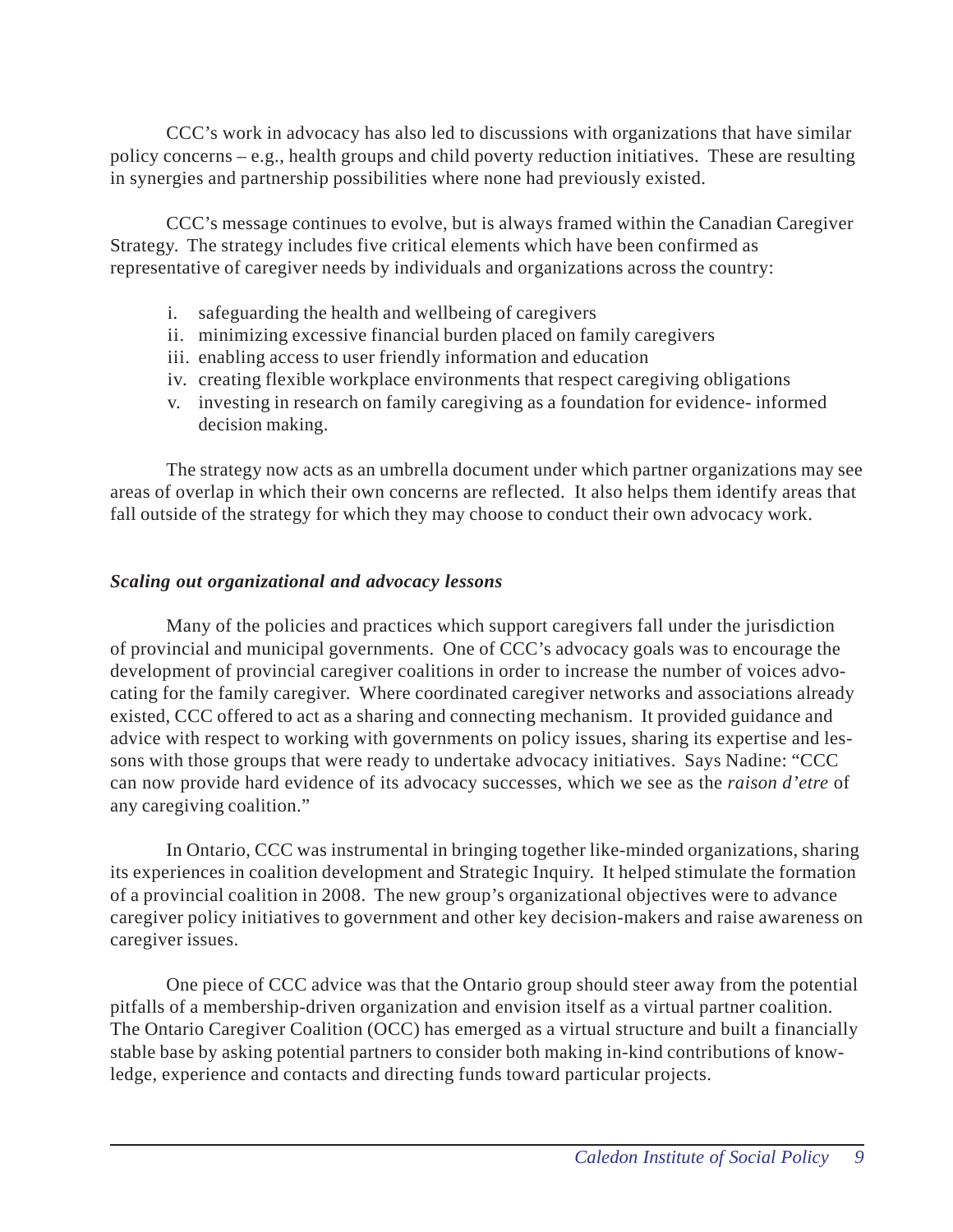Ellen Nemetz is the Manager of the System Innovation Strategy Unit at the Ontario Ministry of Health and Long-Term Care. Caregiving had begun to be identified as a policy issue shortly before OCC was established in 2008. Ellen's colleague had previously conducted large stakeholder meetings on the future needs of caregivers. Strategic themes were identified and when that project ended, Ellen and her group began to propose actionable policies. In 2009, OCC entered a formal partnership with the Ministry and several members were invited to a December 2009 retreat. The event sought to advance caregiver-supportive policies across a broad range of perspectives.

After the retreat, government representatives began sorting through the proposed action items, finding quick, inexpensive policy wins that demonstrated the government's support for the issue. Says Ellen: "When government is nearing the end of a term, its members tend to focus on completing things that are already in the works. OCC has to learn to demonstrate where caregiving 'fits' the current provincial agenda."

Ellen has seen a steady improvement in OCC's advocacy work since 2009. Its policy briefs are now more focused and broken into smaller pieces. Pre-budget consultations include both bureaucrats and politicians, and there is an appreciation of the need to continually influence the government's future policy platforms.

Says Ellen: "Learning how to prioritize is an art in itself. If you ask for too much, people turn away. If you ask for too little, the really important things you want may be left off the table. OCC has some strong early learners around Strategic Inquiry, but there is still work needed to gel the group."

While the Strategic Inquiry model found a receptive audience in Ontario, other caregiving associations and coalitions across the country are at different points in their acceptance and adoption of the methodology. For some, it represents a significant challenge to the fundamental premise that government is an entity to be tamed, not trusted. Others find that their membership structures and government relations make advocacy work of any kind very difficult. Nonetheless, caregiving groups in British Columbia, Alberta, Manitoba, Quebec, New Brunswick and Nova Scotia continue to build their relationships with CCC, sharing content and expertise and respect for one another's processes for advancing the caregiving agenda in Canada.

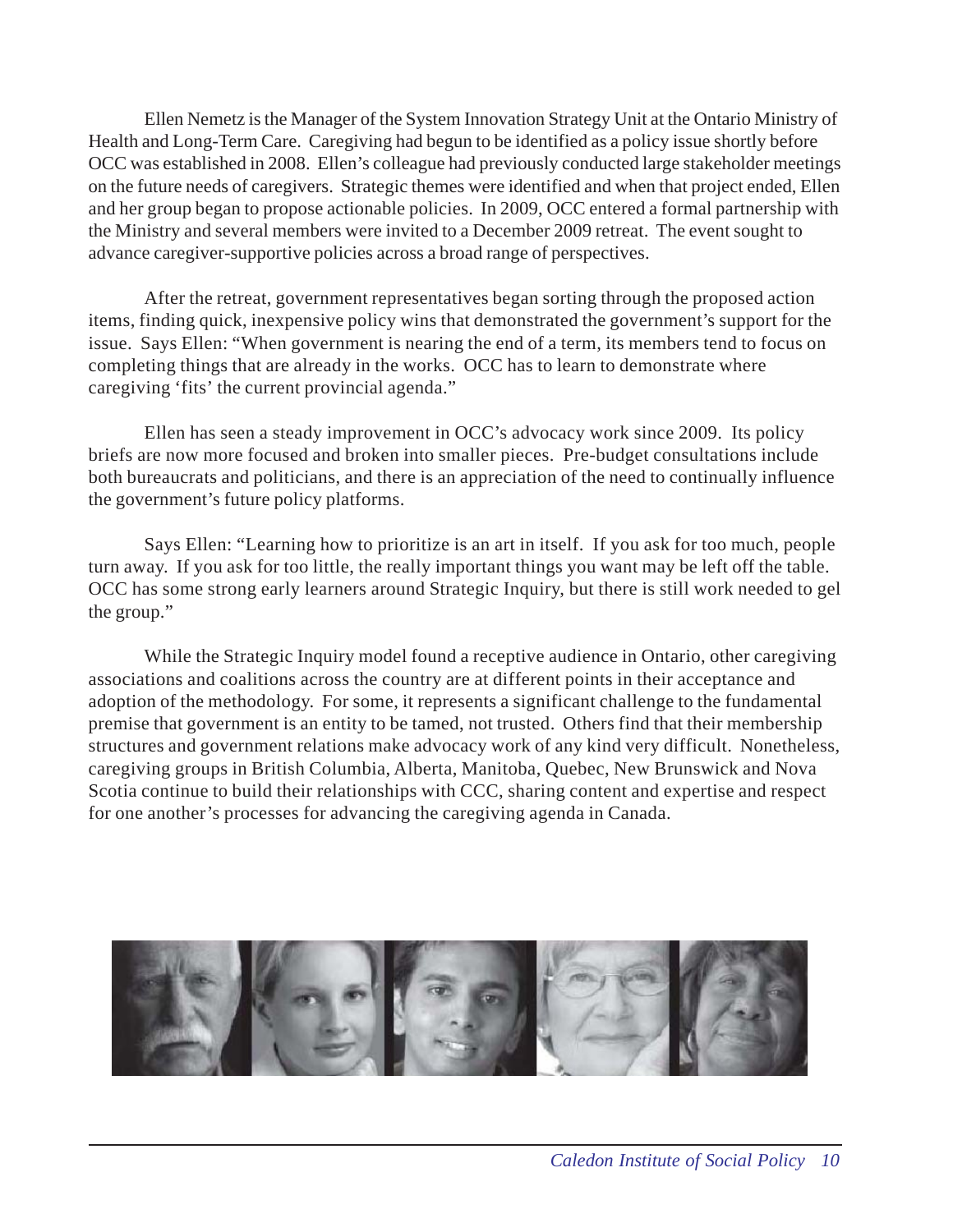# *Lessons for coalition builders*

Canadian Caregiver Coalition partners believe that the organizational and advocacy lessons they have learned can be of use to any collaborative groups that seek to amplify their messages by multiplying their partnerships. Predicting and labeling the pitfalls associated with group work may not solve the problems, but they can validate the experience and point a way forward.

## *Virtual organizations – old wine in new skins?*

One view of virtual organizations is that they make a virtue of poverty; they are not a significant departure from the usual "make time for this job from the side of your desk" approach to advocacy work traditionally used by nonprofit groups. Not surprisingly, it is the organizations that make a firm commitment to caregiving – by providing adequate time and resources – that are most able to participate in coalition efforts.

# *How quick can you be?*

Advocacy messages sometimes need rapid response, otherwise opportunities can be missed. Having a flexible strategy in place that allows members to 'opt in' to messages is vital – both for an organization's reputation and to ensure message clarity and acceptability to all collaborators.

# *People are people*

No matter how hard they try to take the high road and stick to messages that serve the advocacy goals of the collaborative, individual partners will try to advance their own agendas. Previously mentioned, the lesson about holding back for the good of the group can be shared among coalition members ("the policy needs of the many outweigh the needs of the few, or the one"). Once surfaced, the positives and negatives of the breakaway approach may help deter would-be mavericks.

#### *Group chemistry*

Some partners will work better together than others; recognizing where energies and interests overlap and create successful outcomes is important. These winning combinations will change over time.

# *Too big, too unwieldy*

When organizations get big, they get bureaucratic. Building a group lends more weight to policy positions, but how does a coalition ensure that all of the members are engaged and sufficiently informed of the advocacy work? CCC's signatory partners represent a large number of caregiving bodies and its members wear many hats. The 42 partner organizations have agreed that the signatory body may act as the nimble, just-in-time shaper of the federal government advocacy asks. Organizational hats are removed and signatory partners work for the group as a whole, achieving a high degree of synergy.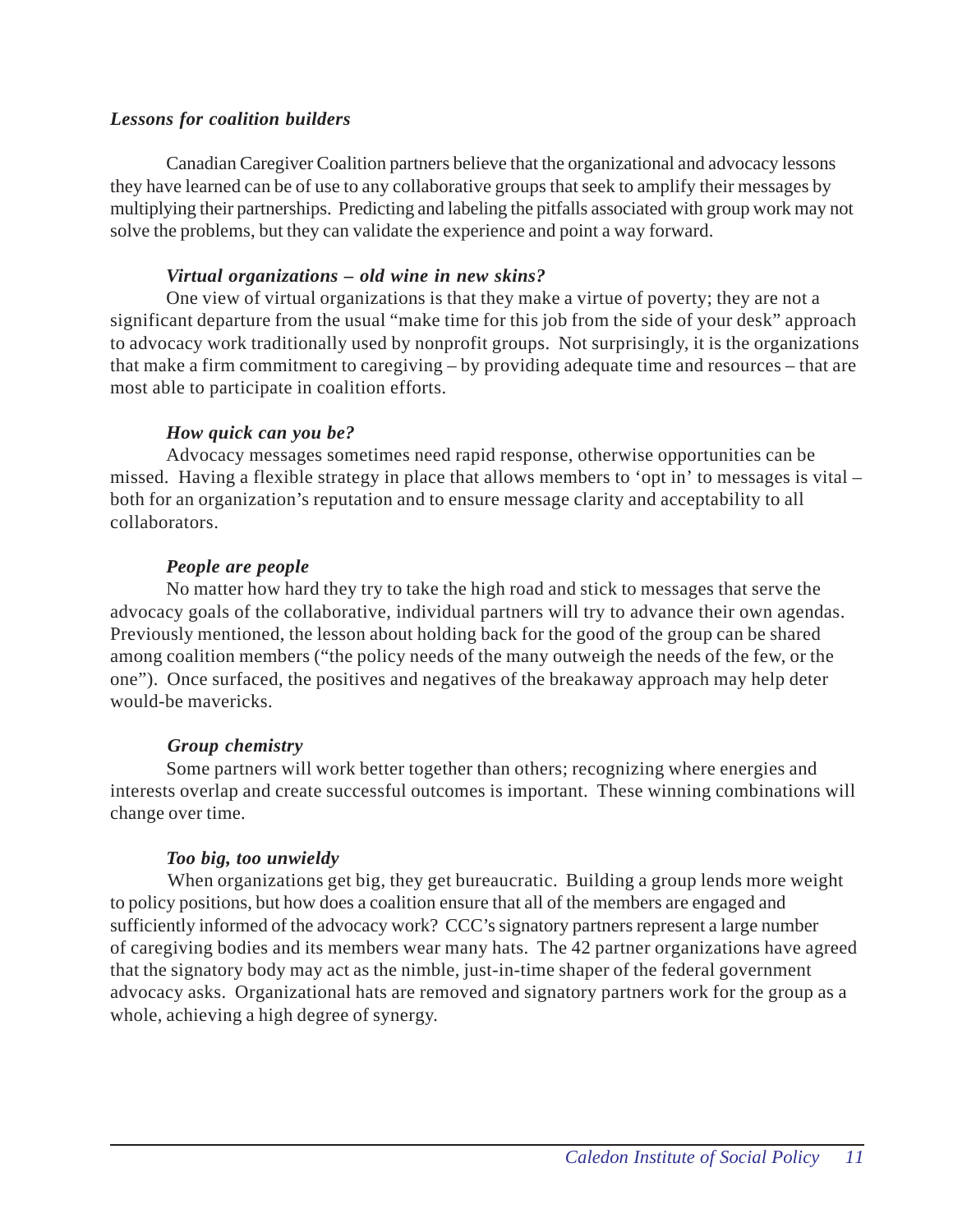#### *Messages*

Collaborations must learn to craft overarching message strategies – umbrella statements – that can be used by individual organizations in their own communication efforts. Opting in or out of a particular set of messages allows groups to break and re-form, as appropriate, without having to relinquish membership in the group.

# *Too many messages*

A corollary of the too-large-a-group question is the difficulty associated with paring down a large number of messages. Part of the answer may lie in identifying which government departments are responsible for particular policy elements and shaping messages accordingly.

## *Key message definition*

How does a group ensure that the advocacy positions it articulates allow buy-in by all members? The speaking body may find itself retreating to the highest message, which may be too non-specific to effect any change. CCC learned to develop a menu of messages from which partners could pick and choose, while holding true to core messages that all could agree upon.

#### *Nuanced messages*

As both sides – government and coalitions – continue to learn more about one another's views, they can better recognize the covert conflicts that may exist among groups and look for promising compromise positions.

# *Faster alone, farther together*

As CCC has undertaken several rounds of Strategic Inquiry, it has built greater trust among partners and government bureaucrats and politicians. Each successive Throne Speech and Budget is an opportunity both to deepen understanding of government constraints and positions and to advance understanding of CCC asks.

#### *Future work: Maintaining the momentum*

For Nadine Henningsen, the experience of working with CCC through its recent evolution has been both a privilege and a challenge. Inspired by Holling and Gunderson's "panarchy concept" through which many organizations have been encouraged to embrace the processes of change and re-birth, CCC has emerged with a renewed structure and approach [Holling and Gunderson 2002].

Says Nadine: "The CCC has been a living laboratory that has allowed me, my colleagues, other partners and social innovators the opportunity to witness and participate in a vital growth process. Our success in the recent federal election – where caregiving featured in all major party platforms and was a key election issue – clearly shows what can be achieved when you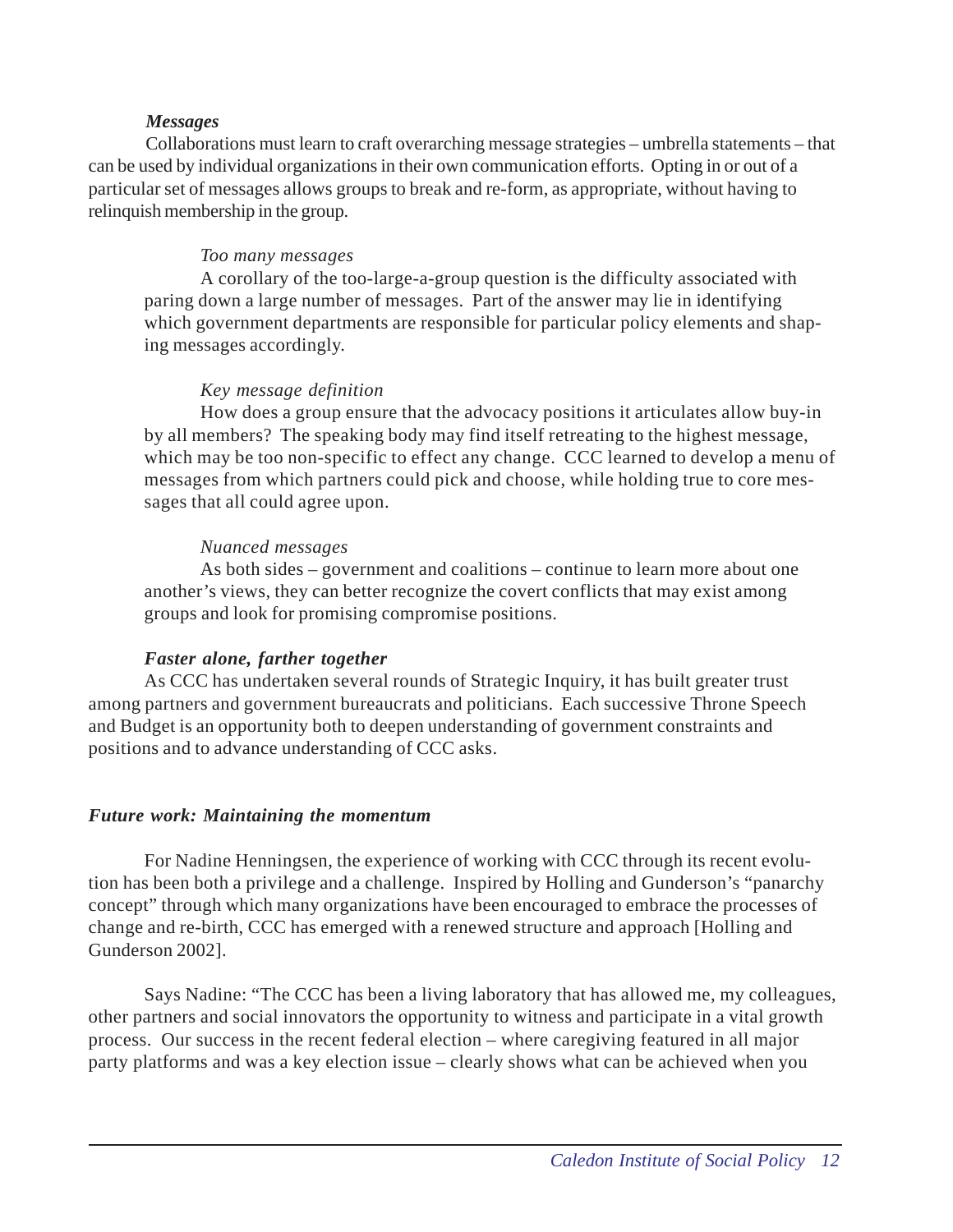dare to embrace new ideas, challenge the status quo and trust the combined energies of many committed organizations."

Nadine hopes that by the time CCC's current three-year Advocacy Plan is completed in 2012, its messages will have been so well seeded in so many different organizations that the coalition will have become redundant. She has challenged the signatory organizations to consider that possibility. Says Nadine: "CCC exists as a catalyst – an entity that influences policy and precipitates change. When we hear many partners passionately engaged in the caregiving conversation, our goal will have been achieved."

## *Anne Makhoul*

*Anne Makhoul coordinates the production of the Caledon Institute's 'community stories' series.*

*The author gratefully acknowledges the support of the J.W. McConnell Family Foundation for the production of this story.*

#### **Endnotes**

- 1. Four partners the McConnell Foundation, the PLAN Institute for Caring Citizenship (Vancouver), the MaRS Discovery District (Toronto) and the University of Waterloo collaborate in the Social Innovation Generation (SiG) initiative to develop, encourage and support continuous social innovation. Their collective goal is to identify, test and share new approaches to addressing entrenched social challenges facing Canadians. *http://www.mcconnellfoundation.ca/en/programs/social-innovation-generation*
- 2. Sean Moore has established an Advocacy School (*www.advocacyschool.org*). Its purpose is build Strategic Inquiry capacity among the nonprofit sector by getting members to teach one another the requisite skills. He sees this as a way to make SI training more affordable and believes that this type of capacity building is part of building a civil society.
- 3. Strategic Inquiry typically focuses on five dimensions of an issue, as seen by the "target(s)" of one's advocacy activity:
	- 1. Public-Policy Context: How are decision-makers and advisors in government viewing this issue? What do they think they know about it? What/who are the principal influencers on this issue? In what context is the issue being considered – or not?
	- 2. Positioning: How does the issue fit into target government's (or individual's) priorities and lexicon? How does your issue link to others on the target's agenda? What language/lexicon is used by those in government?
	- 3. Process: Which individuals and processes are most directly involved in handling of the issue? What are the relevant time frames?
	- 4. Precedent: In the target's view, what administrative, policy or legal precedents are most relevant to your issue?
	- 5. Politics: What are the small "p" and big "P" political dimensions of the issue? [Moore 2011]